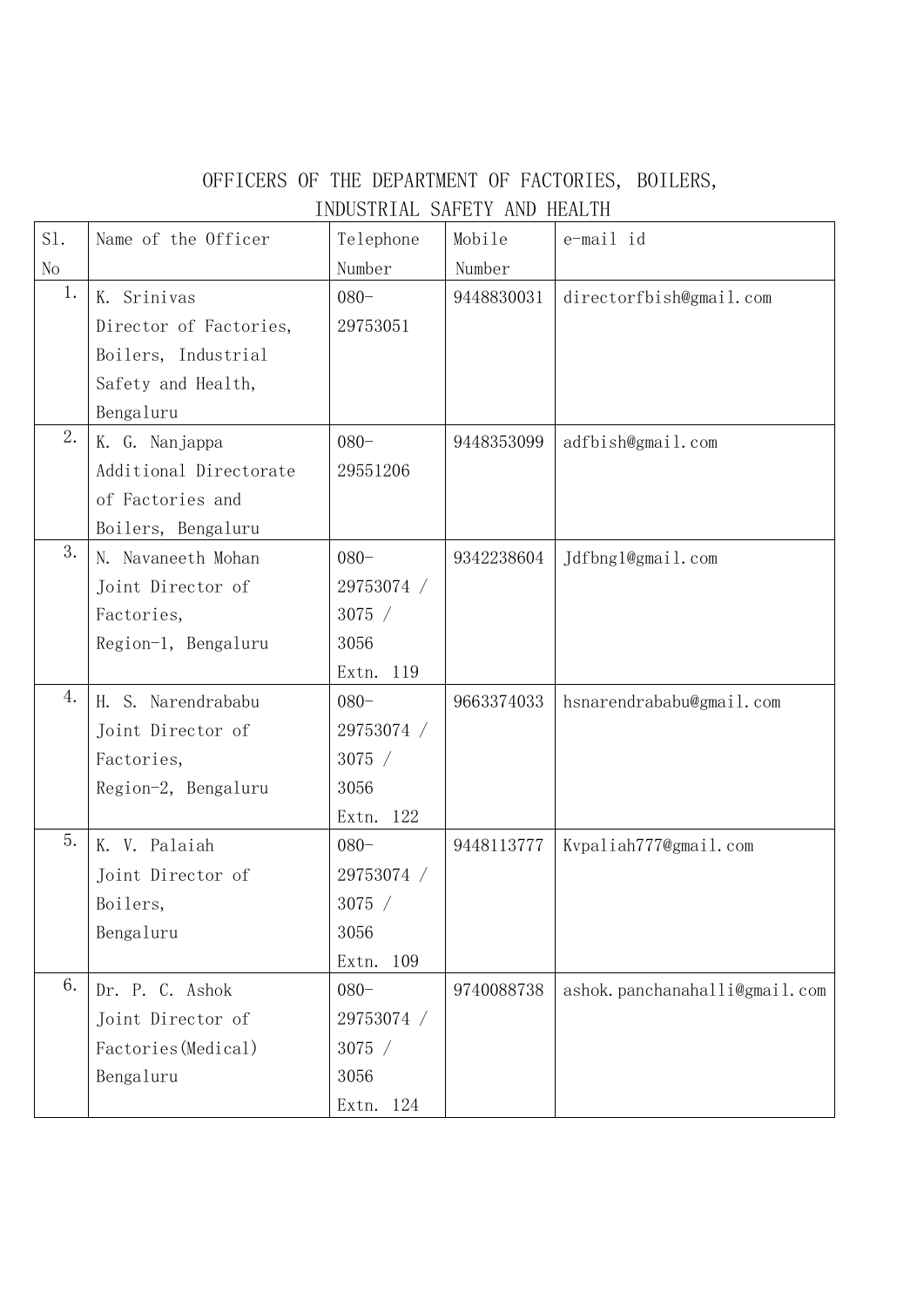| 7.  | Dr. S. Manju           | $080 -$      | 9886793210 | drmanju2012@gmail.com    |
|-----|------------------------|--------------|------------|--------------------------|
|     | Occupational Health    | 29753074 /   |            |                          |
|     | Specialist, Bengaluru  | 3075 /       |            |                          |
|     |                        | 3056         |            |                          |
|     |                        | Extn. 116    |            |                          |
| 8.  | Ravindranath N. Rathod | $0836 -$     | 9900056930 | jdfhubli@gmail.com       |
|     | Joint Director of      | 2360943      |            |                          |
|     | Factories, Hubballi    |              |            |                          |
|     | Region, Hubballi       |              |            |                          |
| 9.  | R. K. Parthasarathy    | $0821 -$     | 9342016150 | jdfmysuru@gmail.com      |
|     | Joint Director of      | 2540686      |            |                          |
|     | Factories,             |              |            |                          |
|     | Mysuru Region, Mysuru  |              |            |                          |
| 10. | M. H. Chikkamuniyappa, | $080 -$      | 9448015802 | mhc04@yahoo.co.in        |
|     | Deputy Director of     | 29753074 /   |            |                          |
|     | Boilers (BMTTC),       | 3075 /       |            |                          |
|     | Bengaluru              | 3056         |            |                          |
|     |                        | Extn. 108    |            |                          |
| 11. | V. Thimmaraju          | $080 -$      | 9845830379 | minchkal@yahoo.co.in     |
|     | Deputy Director of     | 29753074 /   |            |                          |
|     | Factories, Division-1, | 3075 /       |            |                          |
|     | Bengaluru              | 3056         |            |                          |
|     |                        | 201<br>Extn. |            |                          |
| 12. | T. V. Narayanappa      | $080 -$      | 9620503318 | vijalapura_tvn@yahoo.com |
|     | Deputy Director of     | 29753074 /   |            |                          |
|     | Factories, Division-2, | 3075 /       |            |                          |
|     | Bengaluru              | 3056         |            |                          |
|     |                        | 203<br>Extn. |            |                          |
| 13. | M. A. Somashekar       | $080 -$      | 9448009942 | sadfbngdivn6@gmail.com   |
|     | Deputy Director of     | 29753074 /   |            |                          |
|     | Factories, Division-3, | 3075 /       |            |                          |
|     | Bengaluru              | 3056         |            |                          |
|     |                        | Extn. 205    |            |                          |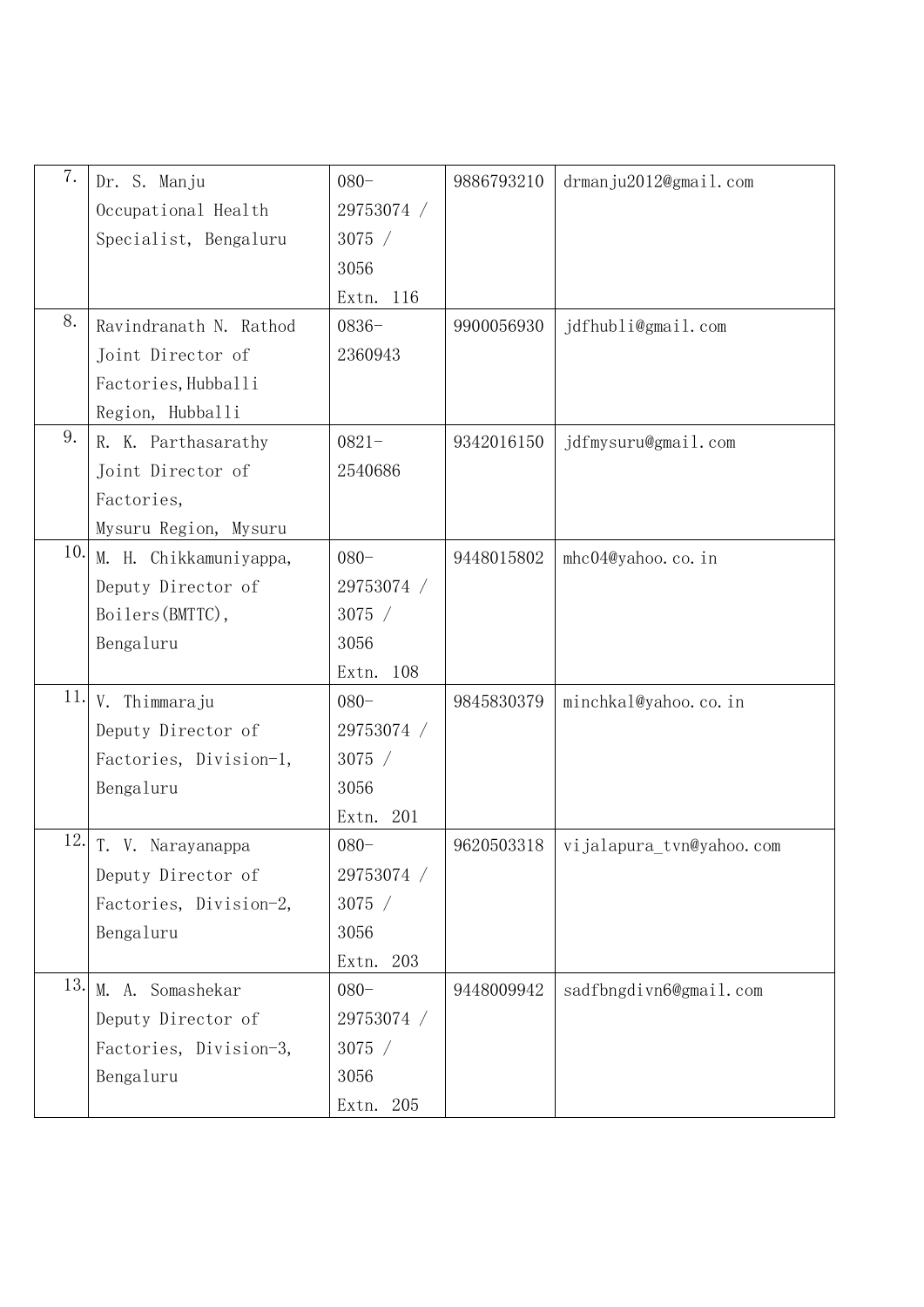| 14. | A. J. Sathishbabu      | $080 -$    | 9844076723 | satishbabu.aj@gmail.com     |
|-----|------------------------|------------|------------|-----------------------------|
|     | Deputy Director of     | 29753074 / |            |                             |
|     | Factories, Ramanagara  | 3075/      |            |                             |
|     | Division, Ramanagara   | 3056       |            |                             |
|     |                        | Extn. 204  |            |                             |
| 15. | S. A. Narasimhamurthy  | $080 -$    | 9986230165 | narasimhamurthy77@yahoo.com |
|     | Deputy Director of     | 29753074 / |            |                             |
|     | Factories, Hosakote    | 3075/      |            |                             |
|     | Division, Hosakote     | 3056       |            |                             |
|     |                        | Extn. 202  |            |                             |
| 16. | Venkatesh Rathod       | $0831 -$   | 9980563521 | ddfbelagavi@gmail.com       |
|     | Deputy Director of     | 2421292    |            |                             |
|     | Factories, Division-1, |            |            |                             |
|     | Belagavi               |            |            |                             |
| 17. | K. S. Krishnappa       | $0816 -$   | 9448239932 | kavana123@gmail.com         |
|     | Deputy Director of     | 2254991    |            |                             |
|     | Factories, Tumakuru    |            |            |                             |
| 18. | Rajesh C. Mishrikoti   | $0824 -$   | 9448332400 | rcmishrikoti@rediffmail.com |
|     | Deputy Director of     | 2451716    |            |                             |
|     | Factories, Division-1, |            |            |                             |
|     | Mangaluru              |            |            |                             |
| 19. | M. S. Mahadeva         | $0821 -$   | 9448332400 | mahadevsadf@gmail.com       |
|     | Deputy Director of     | 2540686    |            |                             |
|     | Factories, Division-1, |            |            |                             |
|     | Mysuru                 |            |            |                             |
| 20. | K. M. Pratham          | $0831 -$   | 9448766566 | $ddb$ bgm $21$ @gmail.com   |
|     | Deputy Director of     | 2466033    |            |                             |
|     | Boilers,               |            |            |                             |
|     | Belagavi               |            |            |                             |
| 21. | S. R. Srinivas         | 08192-     | 9986450819 | srsrinivasa.adb@gmail.com   |
|     | Deputy Director of     | 279174     |            |                             |
|     | Boilers, Davanagere    |            |            |                             |
|     |                        |            |            |                             |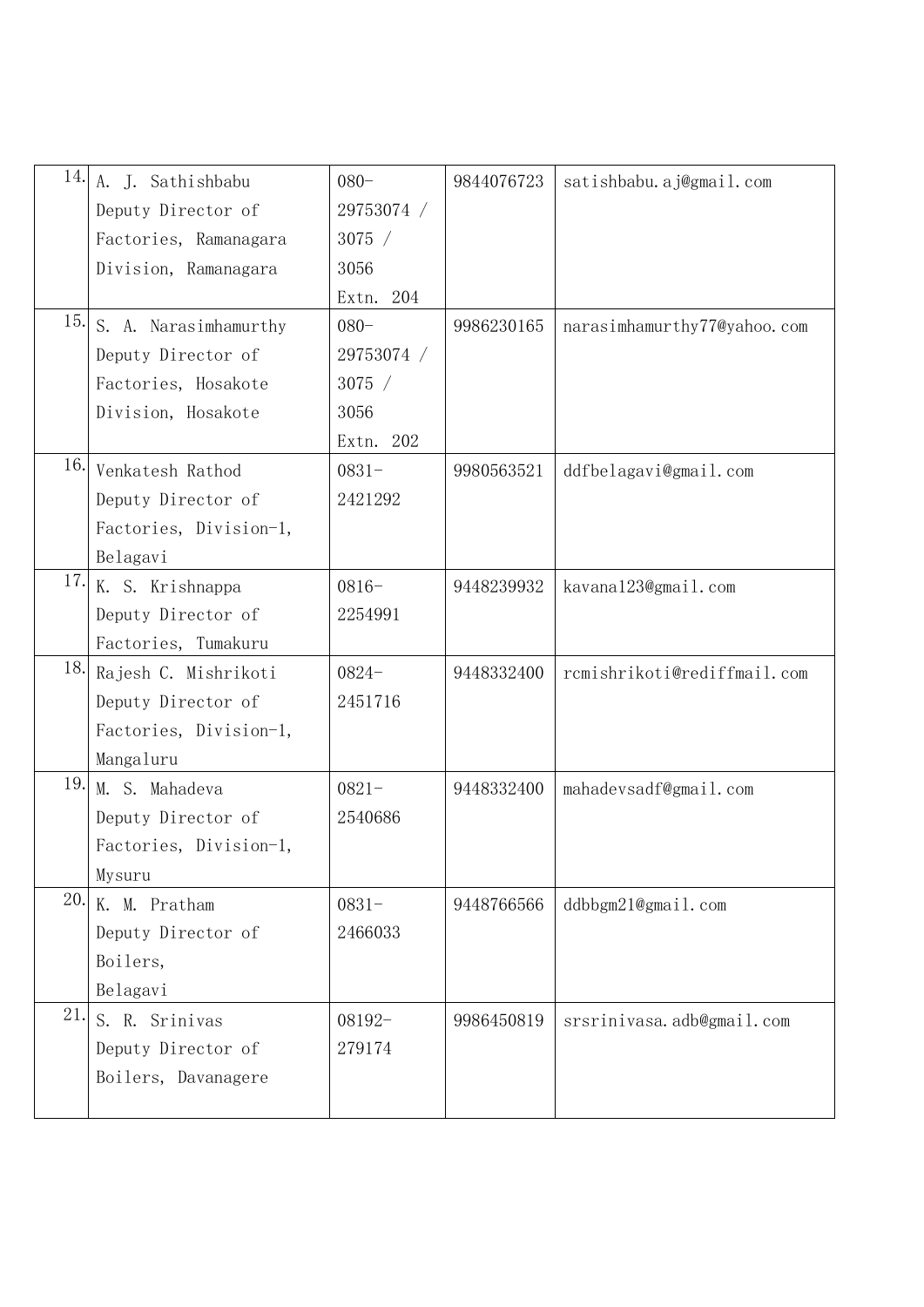| 22. | H. A. Prathap            | $080 -$    | 9448009942 | sadfbng4@gmail.com      |
|-----|--------------------------|------------|------------|-------------------------|
|     | Senior Assistant         | 29753074 / |            |                         |
|     | Director of Factories,   | 3075 /     |            |                         |
|     | Division-4, Bengaluru    | 3056       |            |                         |
|     |                          | Extn. 206  |            |                         |
| 23. | M. K. Umesh              | $080 -$    | 9902989225 | umeshkgowda@yahoo.co.in |
|     | Senior Assistant         | 29753074 / |            |                         |
|     | Director of Factories,   | 3075 /     |            |                         |
|     | Division-5, Bengaluru    | 3056       |            |                         |
|     |                          | Extn. 207  |            |                         |
| 24. | A. Srinivas              | $080 -$    | 9740266669 | srinivas131@gmail.com   |
|     | Senior Assistant         | 29753074 / |            |                         |
|     | Director of Factories,   | 3075 /     |            |                         |
|     | Division-6, Bengaluru    | 3056       |            |                         |
|     |                          | Extn. 208  |            |                         |
| 25. | Prakash A. Shenoy        | $080 -$    | 9482092463 | pshenoy123@gmail.com    |
|     | Senior Assistant         | 29753074 / |            |                         |
|     | Director of Factories,   | 3075 /     |            |                         |
|     | Division-7, Bengaluru    | 3056       |            |                         |
|     |                          | Extn. 209  |            |                         |
| 26. | K. N. Safeer Ahamed,     | $080 -$    | 9448416345 | safeerkn@gmail.com      |
|     | Senior Assistant         | 29753074 / |            |                         |
|     | Director of Factories,   | 3075 /     |            |                         |
|     | Division-8,<br>Bengaluru | 3056       |            |                         |
|     |                          | Extn. 210  |            |                         |
| 27. | V. Sukesh                | 08472-     | 7026458249 | sukesh.pesit@gmail.com  |
|     | Senior Assistant         | 220620     |            |                         |
|     | Director of Factories,   |            |            |                         |
|     | Kalaburagi Division,     |            |            |                         |
|     | Kalaburagi               |            |            |                         |
|     |                          |            |            |                         |
|     |                          |            |            |                         |
|     |                          |            |            |                         |
|     |                          |            |            |                         |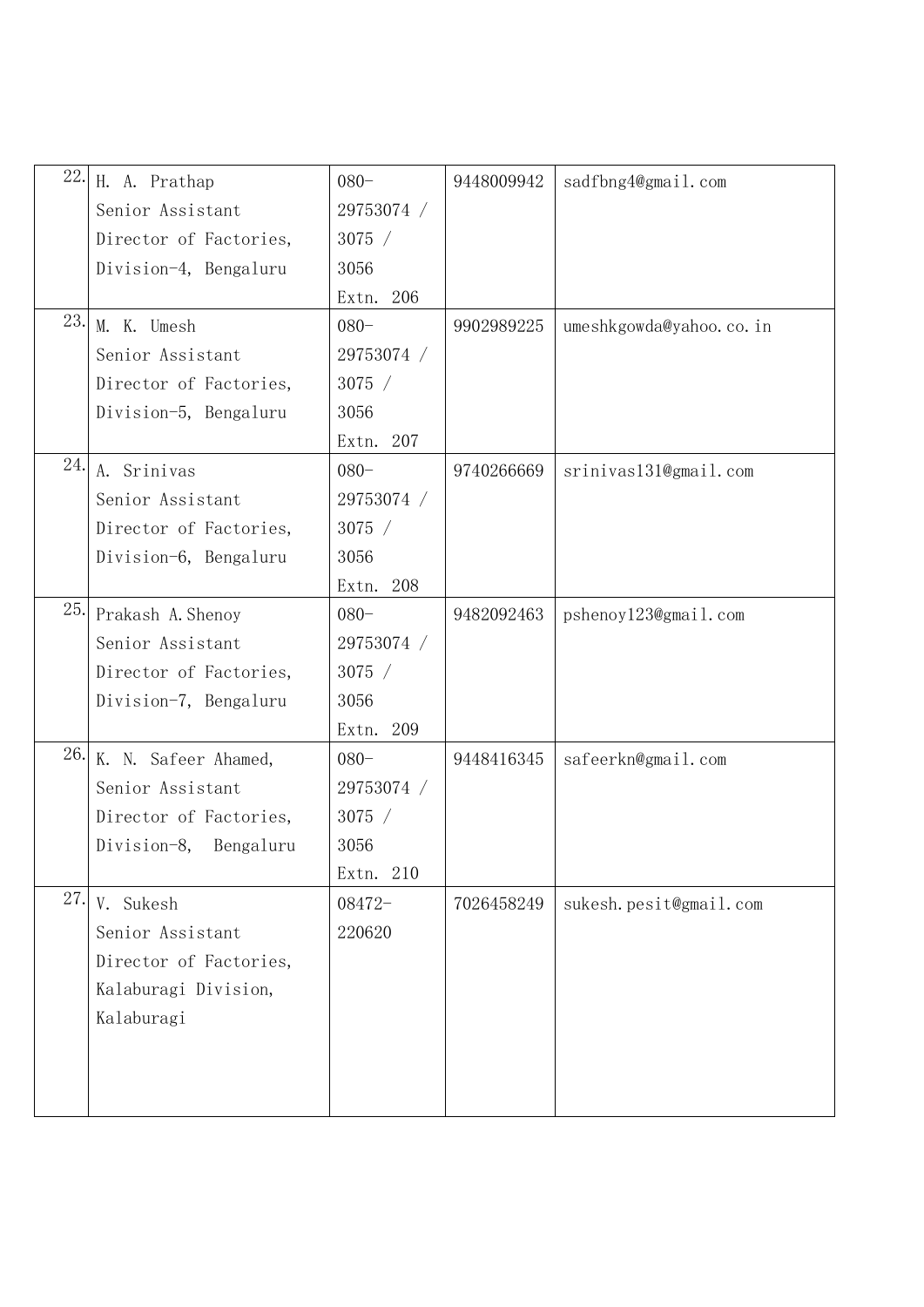| 28. | Bharathi Magadum       | $0836 -$   | 9845315933 | bharathimagadum@yahoo.com |
|-----|------------------------|------------|------------|---------------------------|
|     | Senior Assistant       | 2360943    |            |                           |
|     | Director of Factories, |            |            |                           |
|     | Division-1, Hubballi   |            |            |                           |
| 29. | R. Varun               | 08392-     | 9480114600 | varunramu311@gmail.com    |
|     | Senior Assistant       | 240474     |            |                           |
|     | Director of Factories, |            |            |                           |
|     | Ballari Division,      |            |            |                           |
|     | Ballari                |            |            |                           |
| 30. | B. K. Shwetha          | $080 -$    | 9448015802 | shwethareddy57@gmail.com  |
|     | Senior Assistant       | 29753074 / |            |                           |
|     | Director of Boilers,   | 3075 /     |            |                           |
|     | Division-1, Bengaluru  | 3056       |            |                           |
|     |                        | Extn. 205  |            |                           |
| 31. | K. M. Pratham          | $080 -$    | 9448766566 | prathamkm@yahoo.com       |
|     | Senior Assistant       | 29753074 / |            |                           |
|     | Director of Boilers,   | 3075 /     |            |                           |
|     | Division-2, Bengaluru  | 3056       |            |                           |
|     | (I/C)                  | Extn. 107  |            |                           |
| 32. | T. Ravi                | $0836 -$   | 9739594463 | ravi7076@gmail.com        |
|     | Senior Assistant       | 2361454    |            |                           |
|     | Director of Boilers,   |            |            |                           |
|     | Hubballi               |            |            |                           |
| 33. | S. R. Srinivas         | 08472-     | 9986450819 | srsrinivasa.adb@gmail.com |
|     | Senior Assistant       | 229929     |            |                           |
|     | Director of Boilers    |            |            |                           |
|     | Kalaburagi Division,   |            |            |                           |
|     | Kalaburagi $(I/C)$     |            |            |                           |
| 34. | T. V. Narayanappa      | $080 -$    | 9620503318 | vijalapura_tvn@yahoo.com  |
|     | Assistant Director of  | 29753074 / |            |                           |
|     | Factories,             | 3075/      |            |                           |
|     | Division-9, Bengaluru  | 3056       |            |                           |
|     | (I/C)                  | Extn. 211  |            |                           |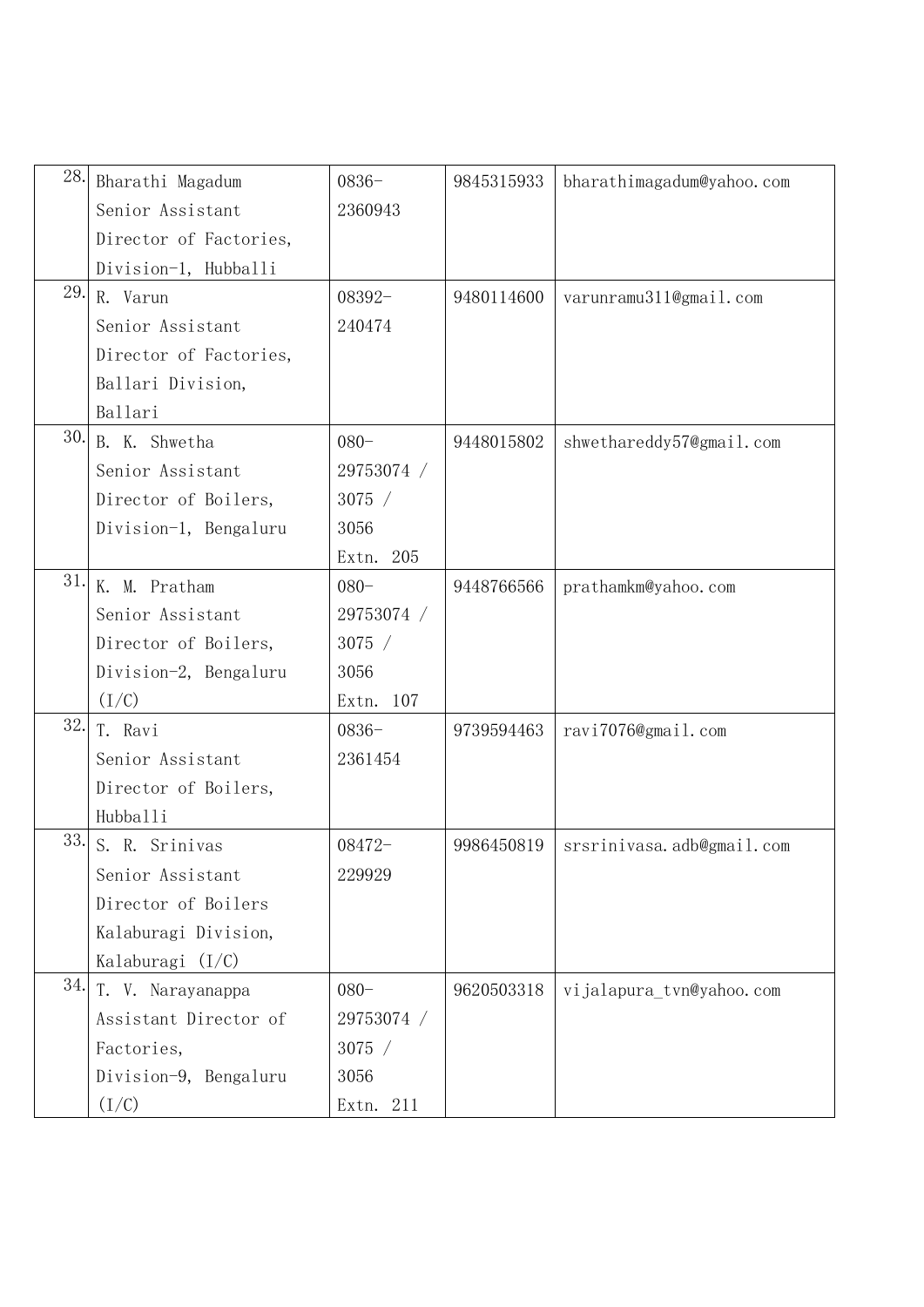| 35. | K. N. Safeer Ahamed,      | $080 -$    | 9448416345 | safeerkn@gmail.com     |
|-----|---------------------------|------------|------------|------------------------|
|     | Assistant Director of     | 29753074 / |            |                        |
|     | Factories,                | 3075/      |            |                        |
|     | Division-10, Bengaluru    | 3056       |            |                        |
|     | (I/C)                     | Extn. 212  |            |                        |
| 36. | Parijatha R               | $080 -$    | 9916971600 | adfbng13@gmail.com     |
|     | Assistant Director of     | 29753074 / |            |                        |
|     | Factories,                | 3075 /     |            |                        |
|     | Division-11, Bengaluru    | 3056       |            |                        |
|     |                           | Extn. 213  |            |                        |
| 37. | Pramod Mudibasanagoudar   | $080 -$    | 9611090520 | adfbng15@gmail.com     |
|     | Assistant Director of     | 29753074 / |            |                        |
|     | Factories,                | 3075/      |            |                        |
|     | Division-12,<br>Bengaluru | 3056       |            |                        |
|     |                           | Extn. 214  |            |                        |
| 38. | Lingaraju. T.P.           | $080 -$    | 9880191908 | adfbng15@gmail.com     |
|     | Assistant Director of     | 29753074 / |            |                        |
|     | Factories,                | 3075/      |            |                        |
|     | Division-13, Bengaluru    | 3056       |            |                        |
|     |                           | Extn. 215  |            |                        |
| 39. | Ravi Babu Dara            | $080 -$    | 9964540000 | dararavibabu@gmail.com |
|     | Assistant Director of     | 29753074 / |            |                        |
|     | Factories,                | 3075/      |            |                        |
|     | Division-14, Bengaluru    | 3056       |            |                        |
|     |                           | Extn. 216  |            |                        |
| 40. | Lingaraju. T.P.           | $080 -$    | 9880191908 | adfbng15@gmail.com     |
|     | Assistant Director of     | 29753074 / |            |                        |
|     | Factories,                | 3075 /     |            |                        |
|     | Division-15,<br>Bengaluru | 3056       |            |                        |
|     | (I/C)                     | Extn. 217  |            |                        |
|     |                           |            |            |                        |
|     |                           |            |            |                        |
|     |                           |            |            |                        |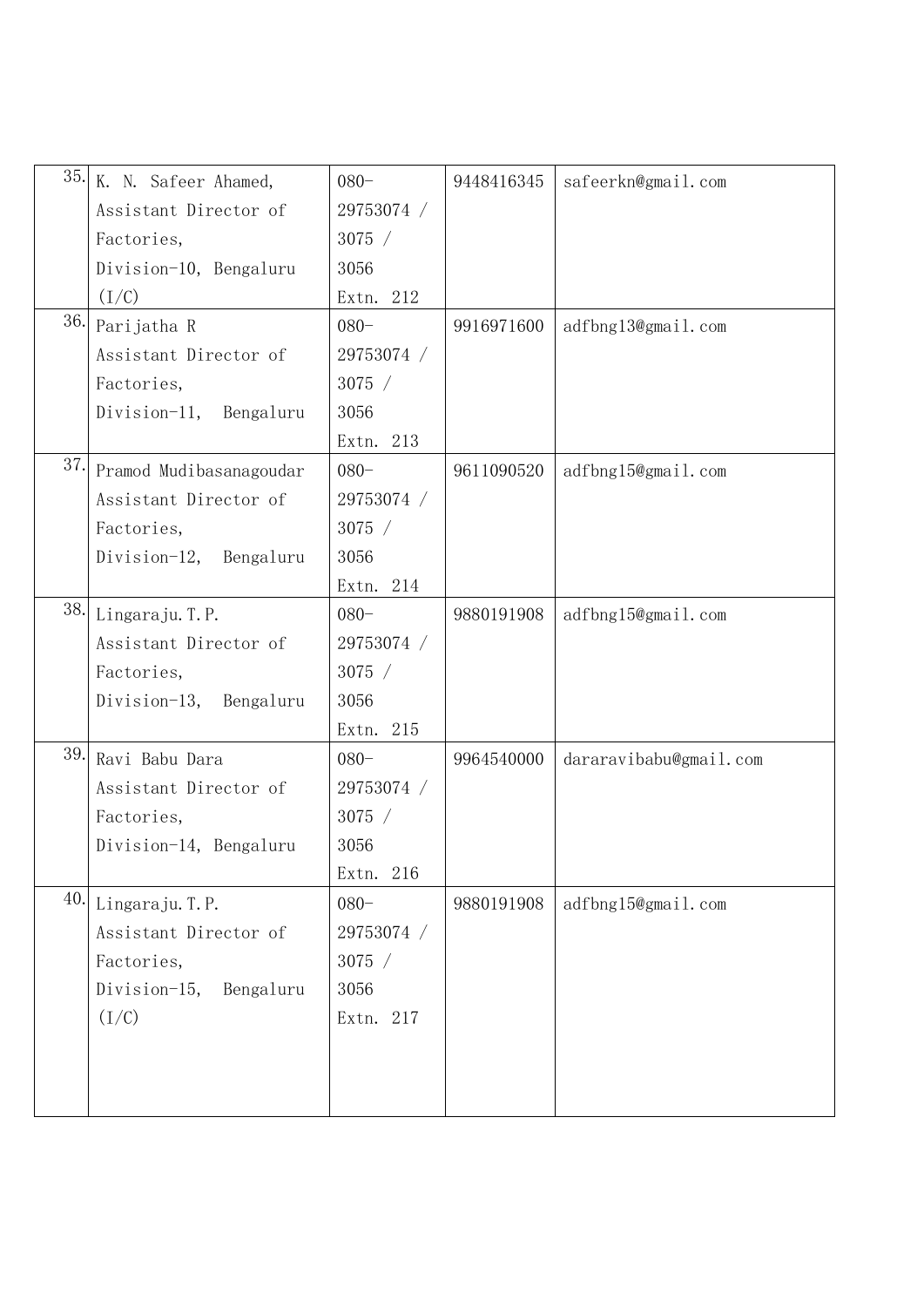| 41.<br>Parijatha R.      | $080 -$    | 9916971600 | adfbng13@gmail.com      |
|--------------------------|------------|------------|-------------------------|
| Assistant Director of    | 29753074 / |            |                         |
| Factories,               | 3075 /     |            |                         |
| Division-16, Bengaluru   | 3056       |            |                         |
| (I/C)                    | Extn. 218  |            |                         |
| 42.<br>A. Srinivas       | $080 -$    | 9740266669 | srinivas131@gmail.com   |
| Assistant Director of    | 29753074 / |            |                         |
| Factories, $(I/C)$       | 3075 /     |            |                         |
| Division-17, Bengaluru   | 3056       |            |                         |
|                          | Extn. 219  |            |                         |
| 43.<br>Prakash A. Shenoy | $080 -$    | 9482092463 | pshenoy123@gmail.com    |
| Assistant Director of    | 29753074 / |            |                         |
| Factories,               | 3075 /     |            |                         |
| Division-18, Bengaluru   | 3056       |            |                         |
| (I/C)                    | Extn. 220  |            |                         |
| 44.<br>Chinmay Toragal   | $08192-$   | 8970705378 | adfdavanagere@gmail.com |
| Assistant Director of    | 234707     |            |                         |
| Factories, $(I/C)$       |            |            |                         |
| Davangere Division,      |            |            |                         |
| Davangere                |            |            |                         |
| 45.<br>Ravi babu dara    | $08182-$   | 8970705378 | dararavibabu@gmail.com  |
| Assistant Director of    | 224508     |            |                         |
| Factories, $(I/C)$       |            |            |                         |
| Shivamogga Division,     |            |            |                         |
| Shivamogga               |            |            |                         |
| 46.<br>Vijaykumar B      | $08532-$   | 8095907000 | adfkoppal@gmail.com     |
| Assistant Director of    | 233011     |            |                         |
| Factories, $(I/C)$       |            |            |                         |
| Koppala Division,        |            |            |                         |
| Koppala                  |            |            |                         |
|                          |            |            |                         |
|                          |            |            |                         |
|                          |            |            |                         |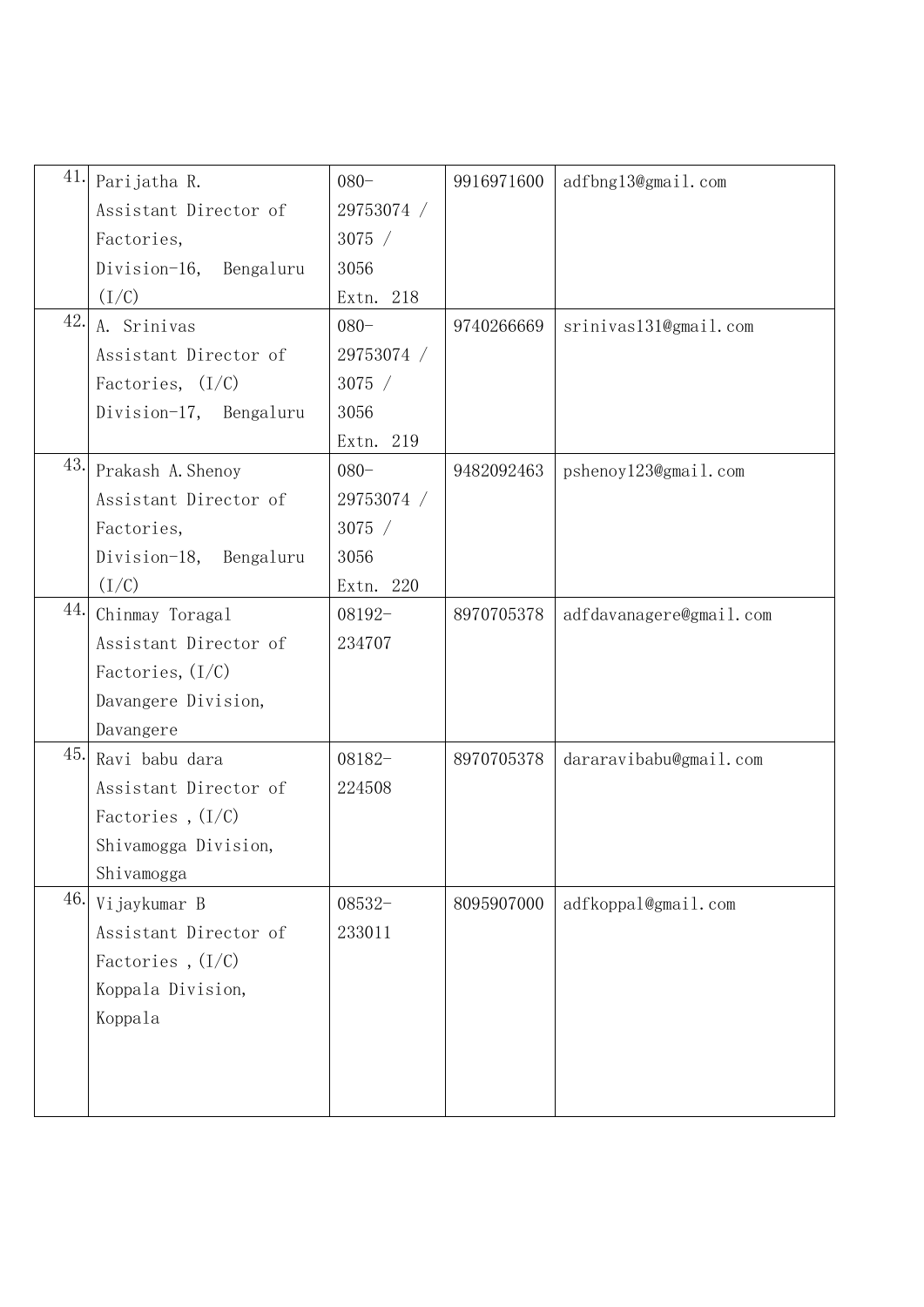| 47. | Vijaykumar B                                       |          | 8095907000 | adfraichur@gmail.com        |
|-----|----------------------------------------------------|----------|------------|-----------------------------|
|     | Assistant Director of                              |          |            |                             |
|     | Factories                                          |          |            |                             |
|     | Raichur Division,                                  |          |            |                             |
|     | Raichur                                            |          |            |                             |
| 48. | Rajesh. C. Mishrikoti                              | $0824 -$ | 9448332400 | rcmishrikoti@rediffmail.com |
|     | Assistant Director of                              | 2459214  |            |                             |
|     | Factories, $(I/C)$                                 |          |            |                             |
|     | Division-2, Mangaluru                              |          |            |                             |
| 49. | Rajesh. C. Mishrikoti                              |          | 9448332400 | rcmishrikoti@rediffmail.com |
|     | Assistant Director of                              |          |            |                             |
|     | Factories, $(I/C)$                                 |          |            |                             |
|     | Udupi Division, Udupi                              |          |            |                             |
| 50. | Chinmay Toragal                                    | $0836 -$ | 9481746450 | chinmayibt@gmail.com        |
|     | Assistant Director of                              | 2360943  |            |                             |
|     | Factories                                          |          |            |                             |
|     | Division-2 Hubballi                                |          |            |                             |
| 51. | H. Suresh                                          | $0821 -$ | 9448417991 | sureshadf@gmail.com         |
|     | Assistant Director of                              | 2514549  |            |                             |
|     | Factories                                          |          |            |                             |
|     | Division-2, Mysuru                                 |          |            |                             |
| 52. | H. Suresh                                          | $0821 -$ | 9448417991 |                             |
|     | Assistant Director of                              | 2514549  |            | sureshadf@gmail.com         |
|     | Factories, $(I/C)$                                 |          |            |                             |
|     | Hassan Division, Hassan                            |          |            |                             |
| 53. | Sukadev Banasode                                   | $0831 -$ | 897075378  | suku.banasode@gmail.com     |
|     | Assistant Director of                              | 2421292  |            |                             |
|     | Factories                                          |          |            |                             |
|     | Division-2, Belagavi                               |          |            |                             |
| 54. | S R Srinivas                                       | $0824 -$ | 9740266669 | srsrinivasa.adb@gmail.com   |
|     | Assistant Director of<br>Boilers Mangaluru $(I/C)$ | 2459214  |            |                             |
|     |                                                    |          |            |                             |
|     |                                                    |          |            |                             |